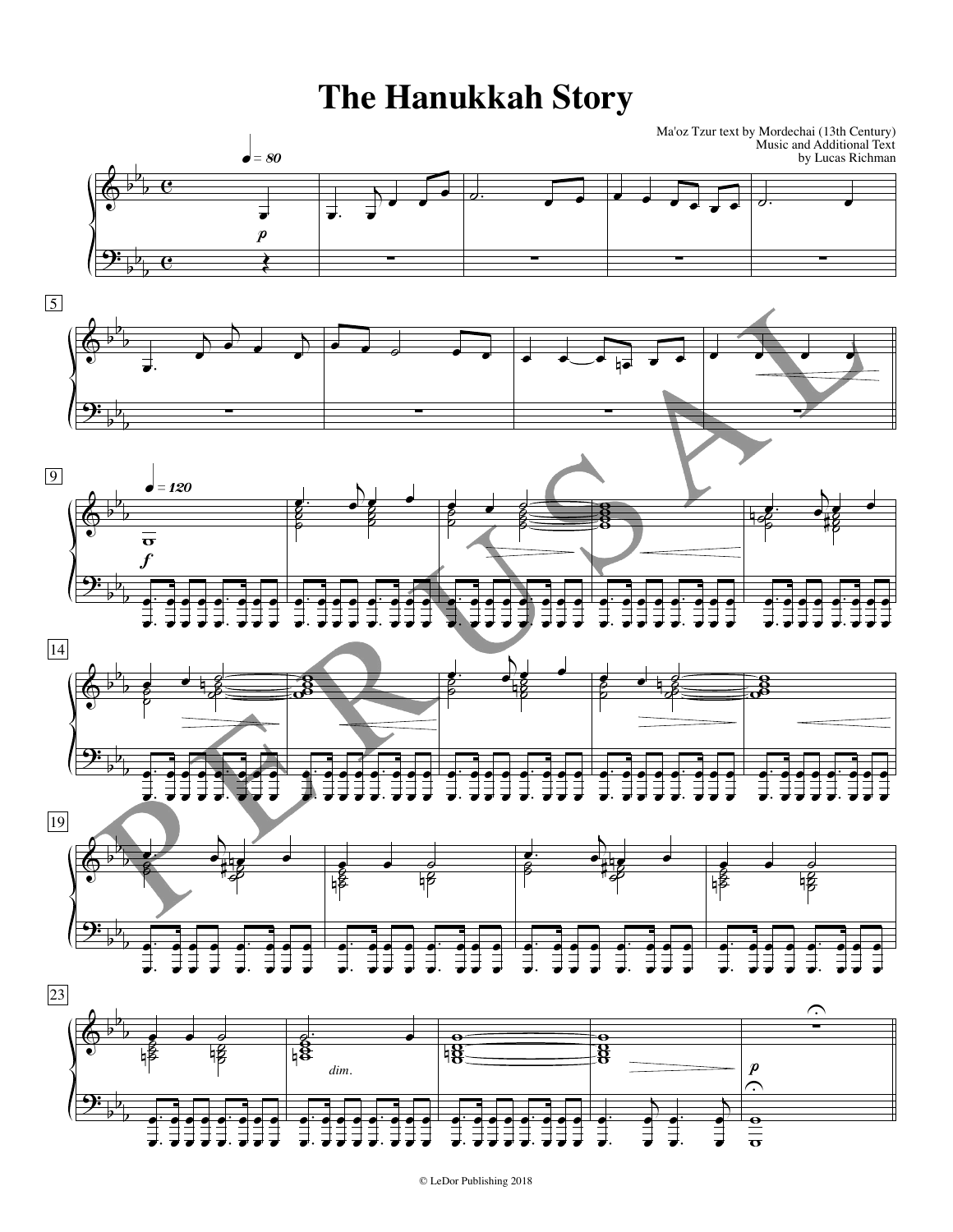

2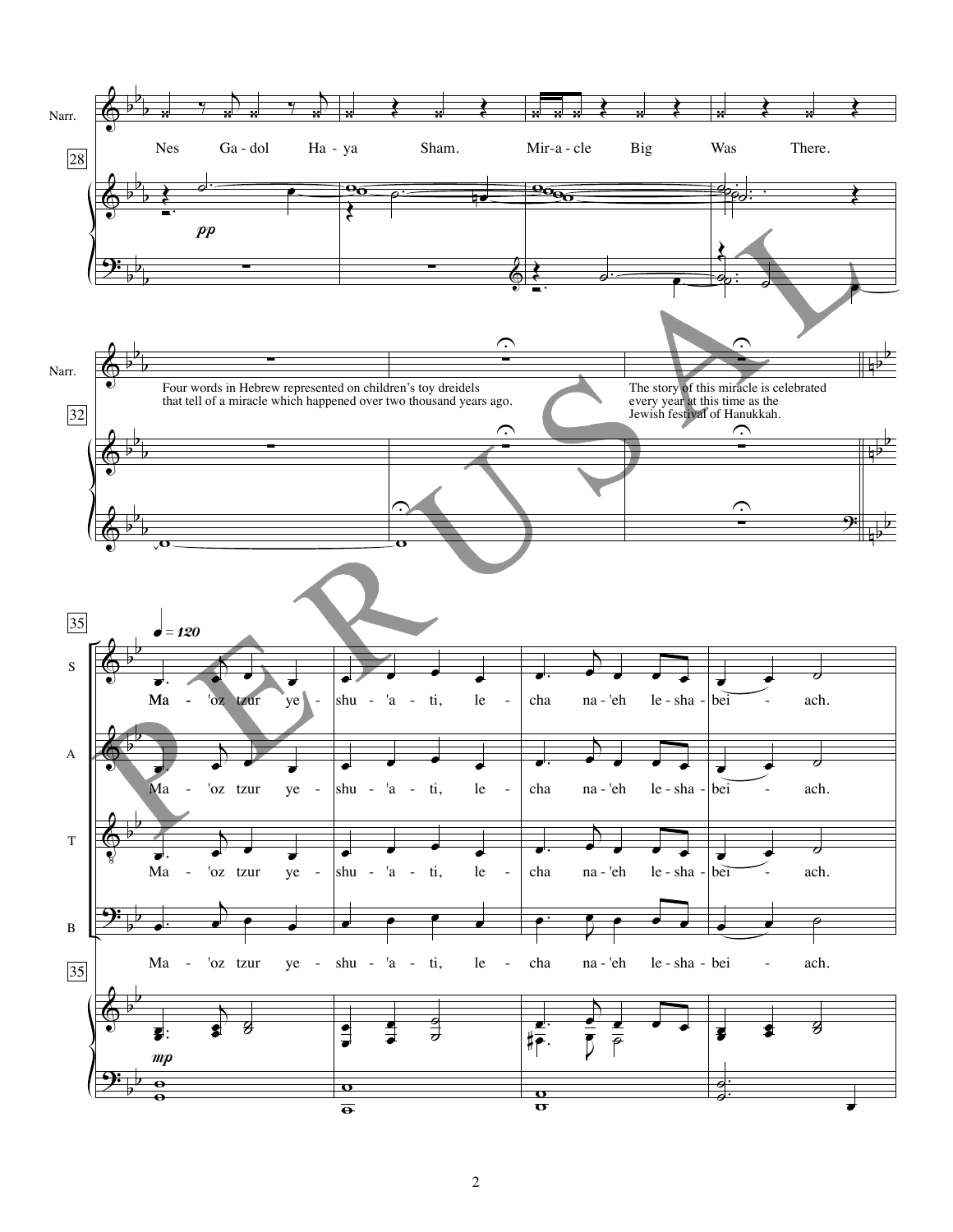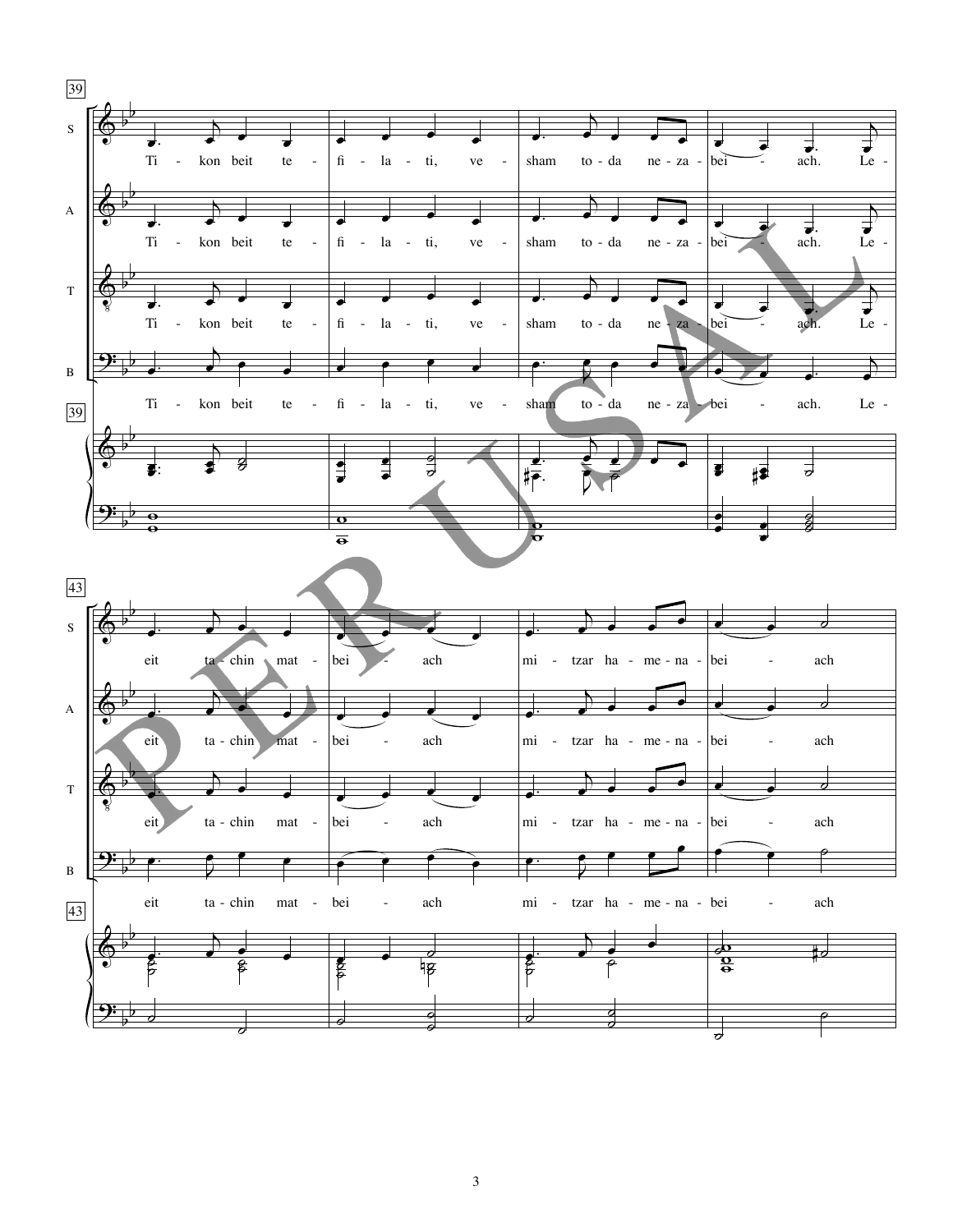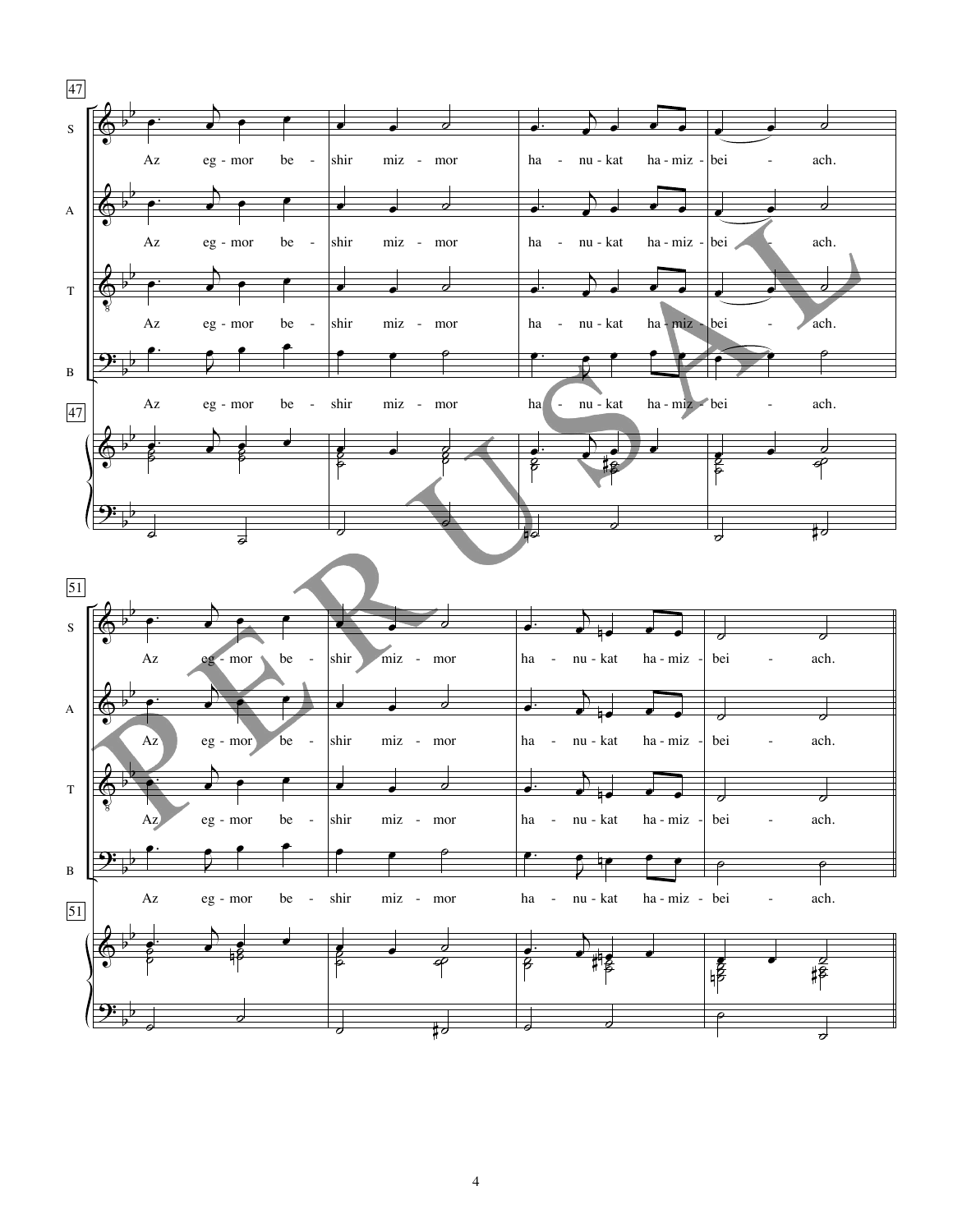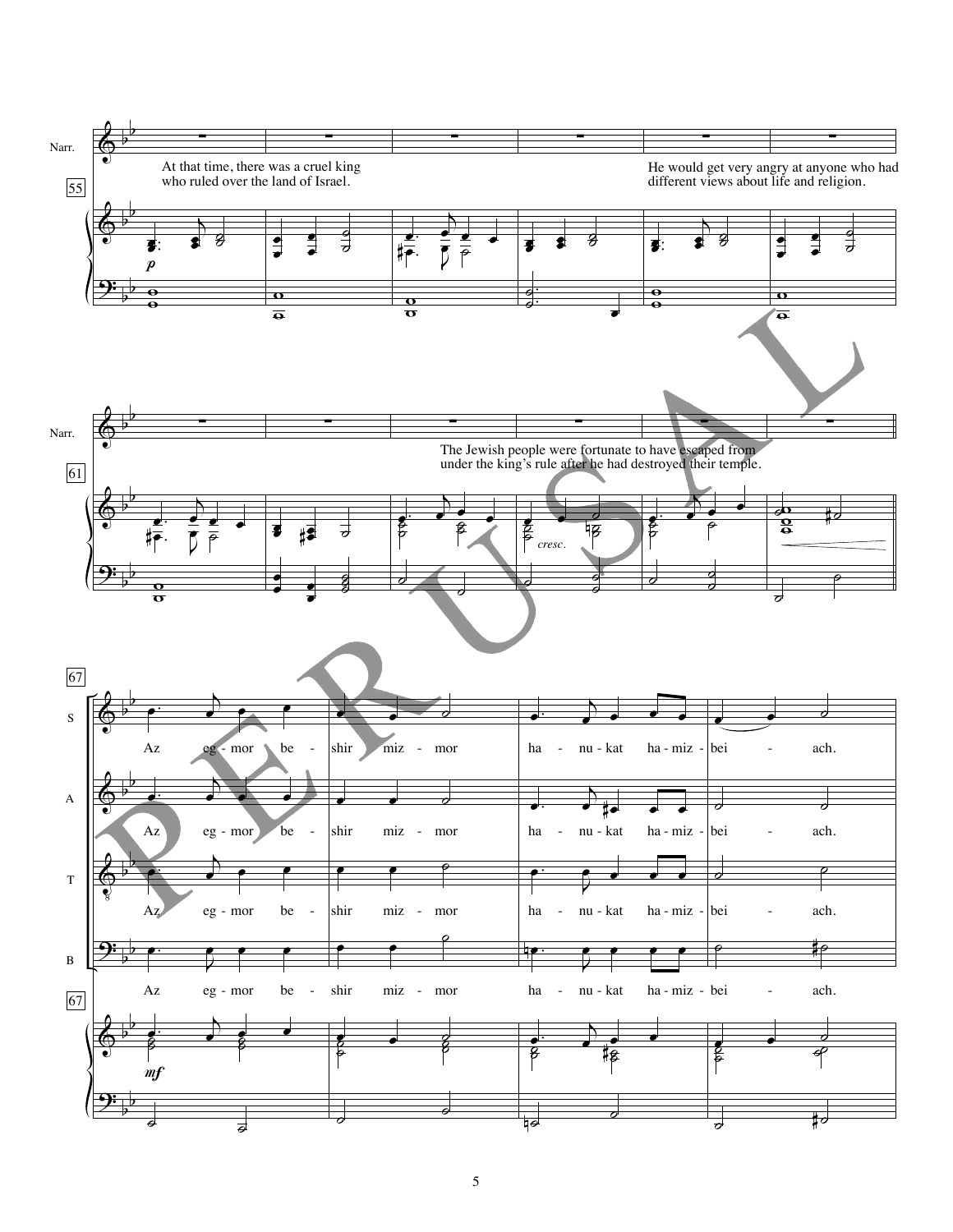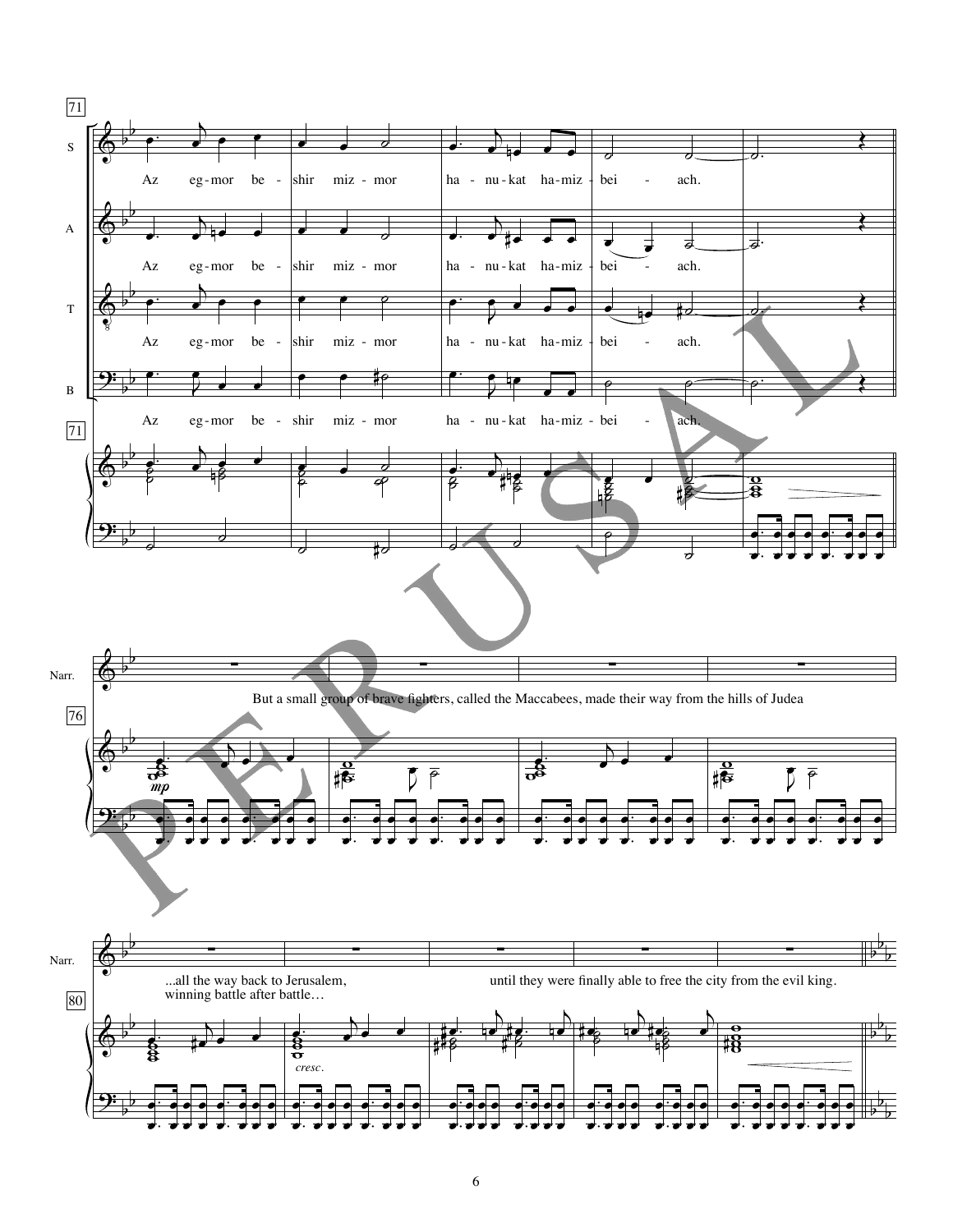![](_page_6_Figure_0.jpeg)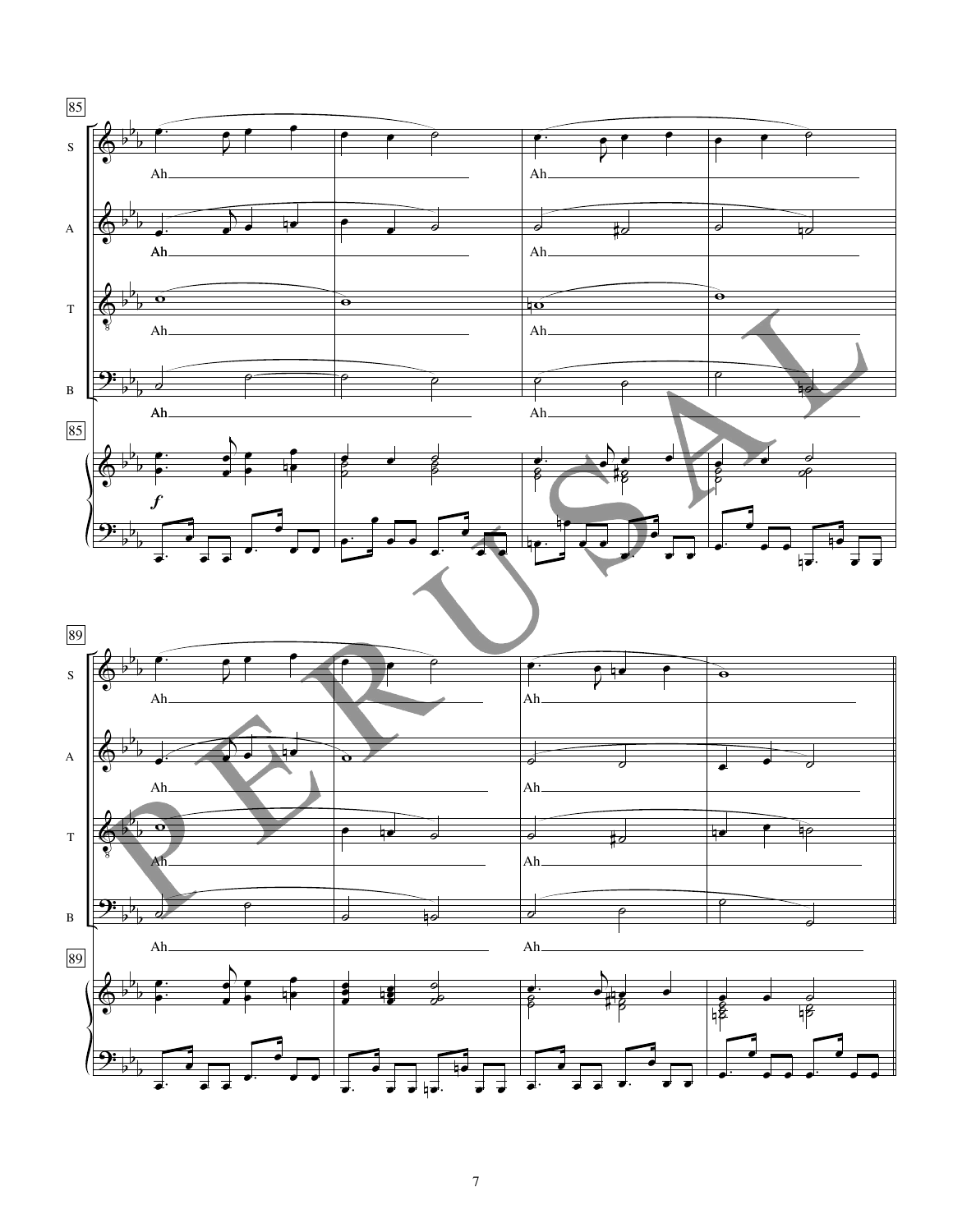![](_page_7_Figure_0.jpeg)

![](_page_7_Figure_1.jpeg)

8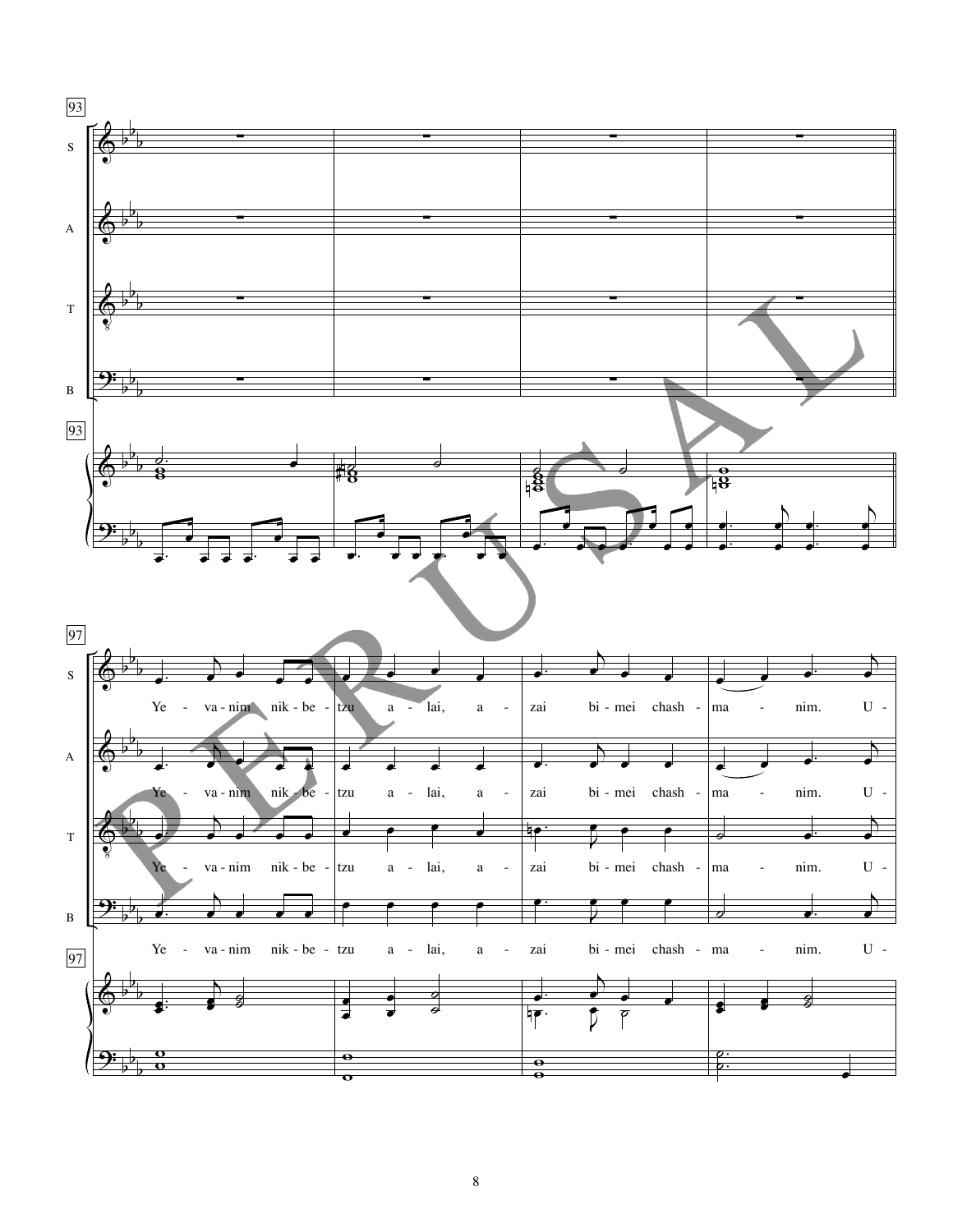![](_page_8_Figure_0.jpeg)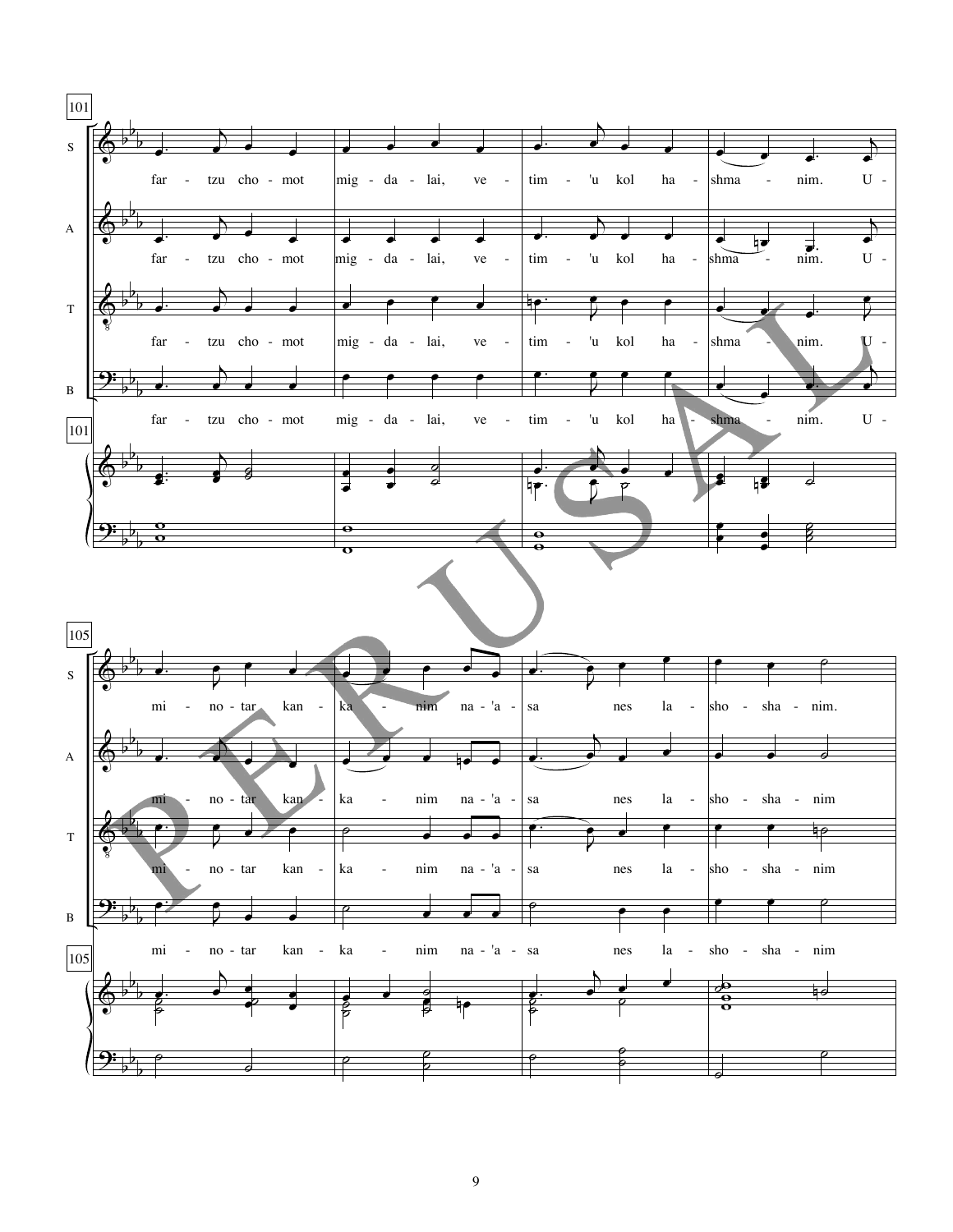![](_page_9_Figure_0.jpeg)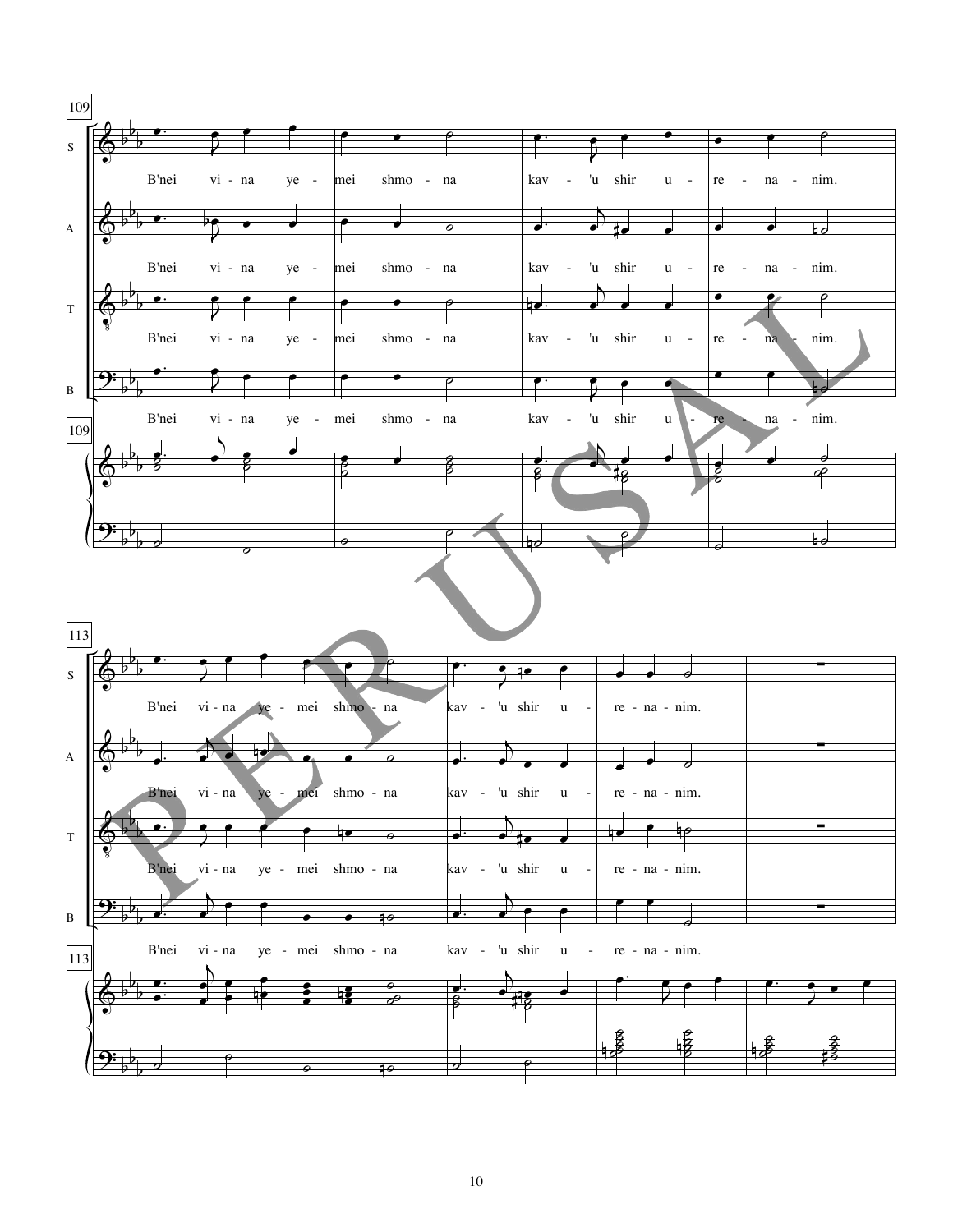![](_page_10_Figure_0.jpeg)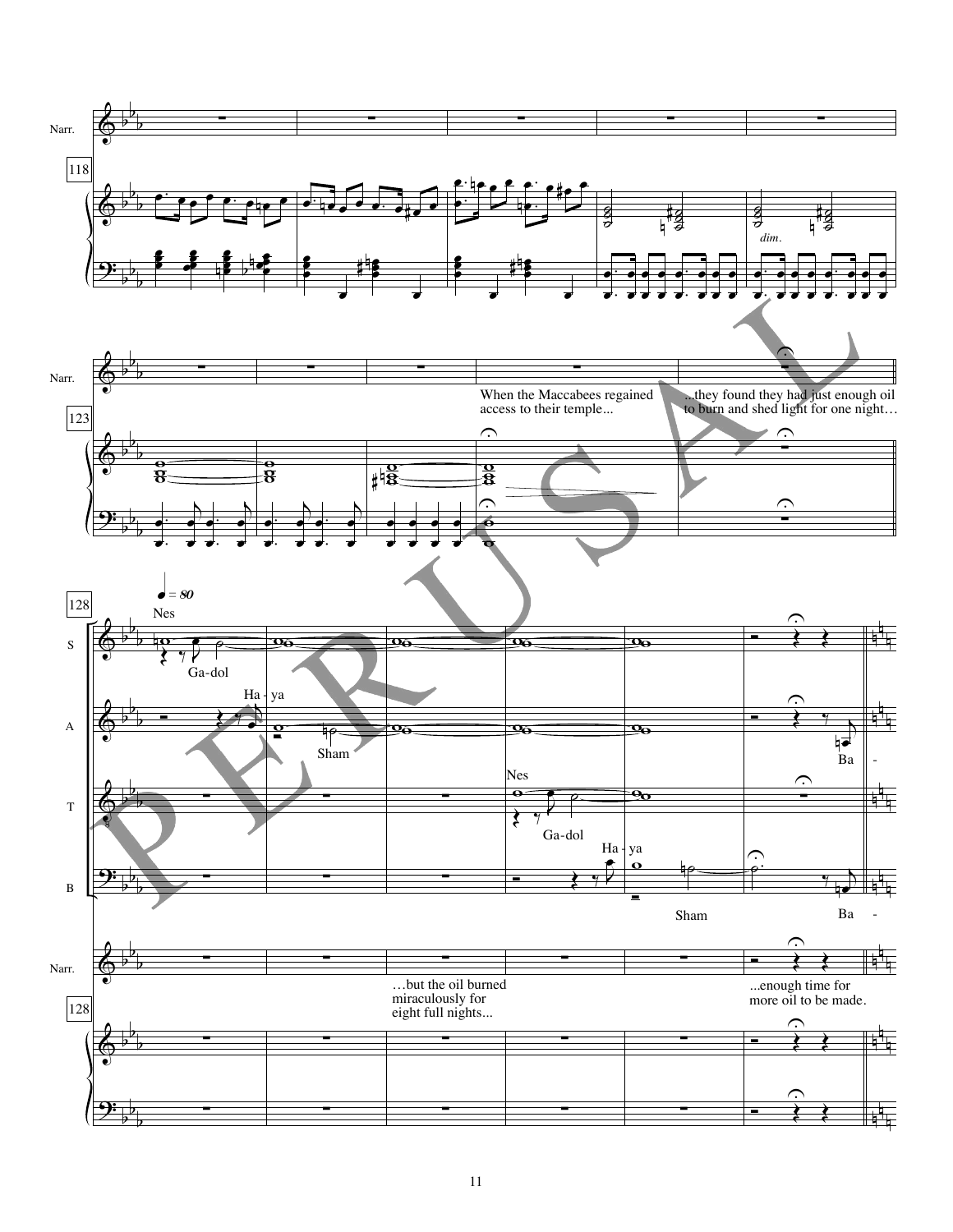![](_page_11_Figure_0.jpeg)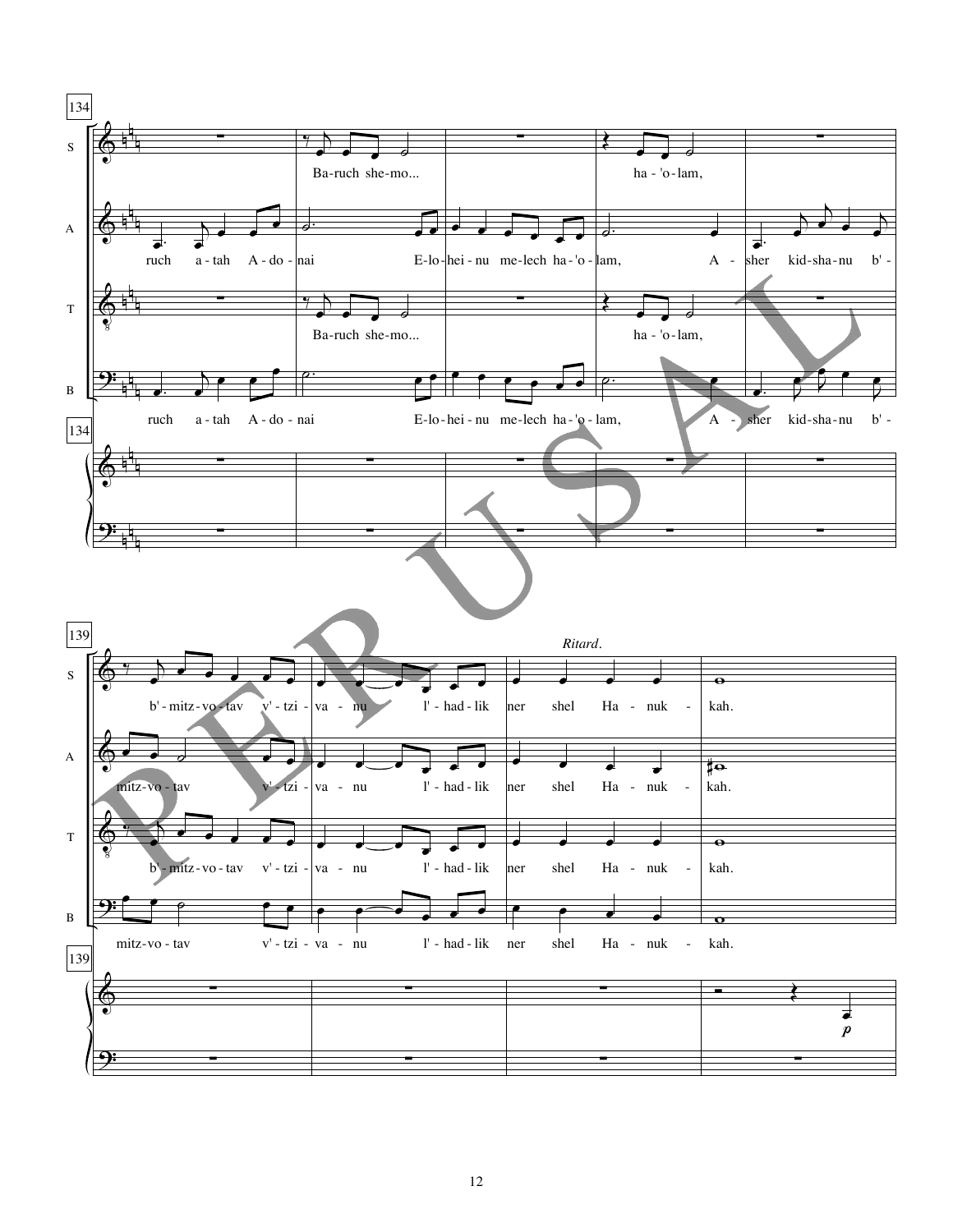![](_page_12_Figure_0.jpeg)

*<sup>\*</sup>Production Option: Eight lights on stage may be illuminated in progression as the upper octaves are played.*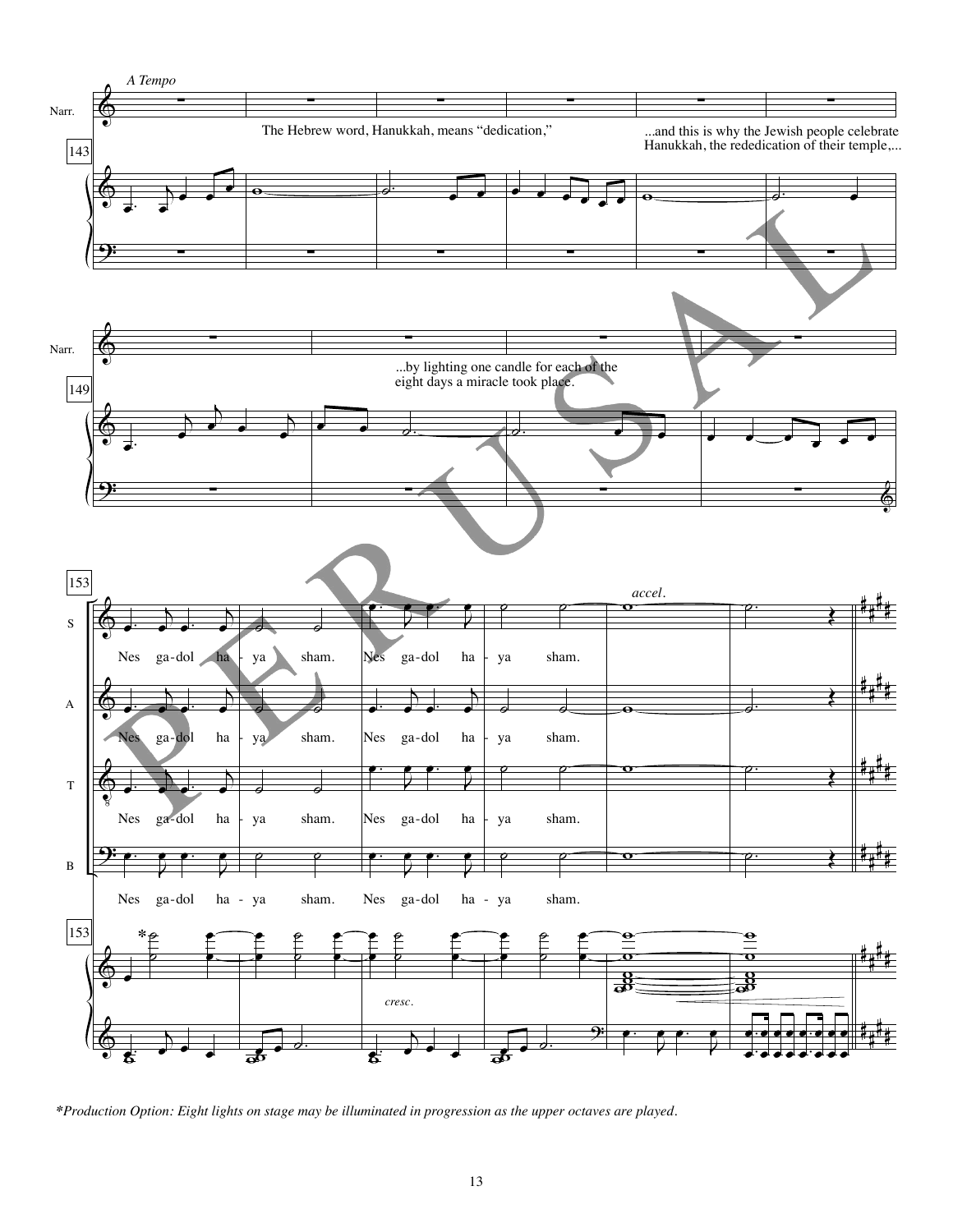![](_page_13_Figure_0.jpeg)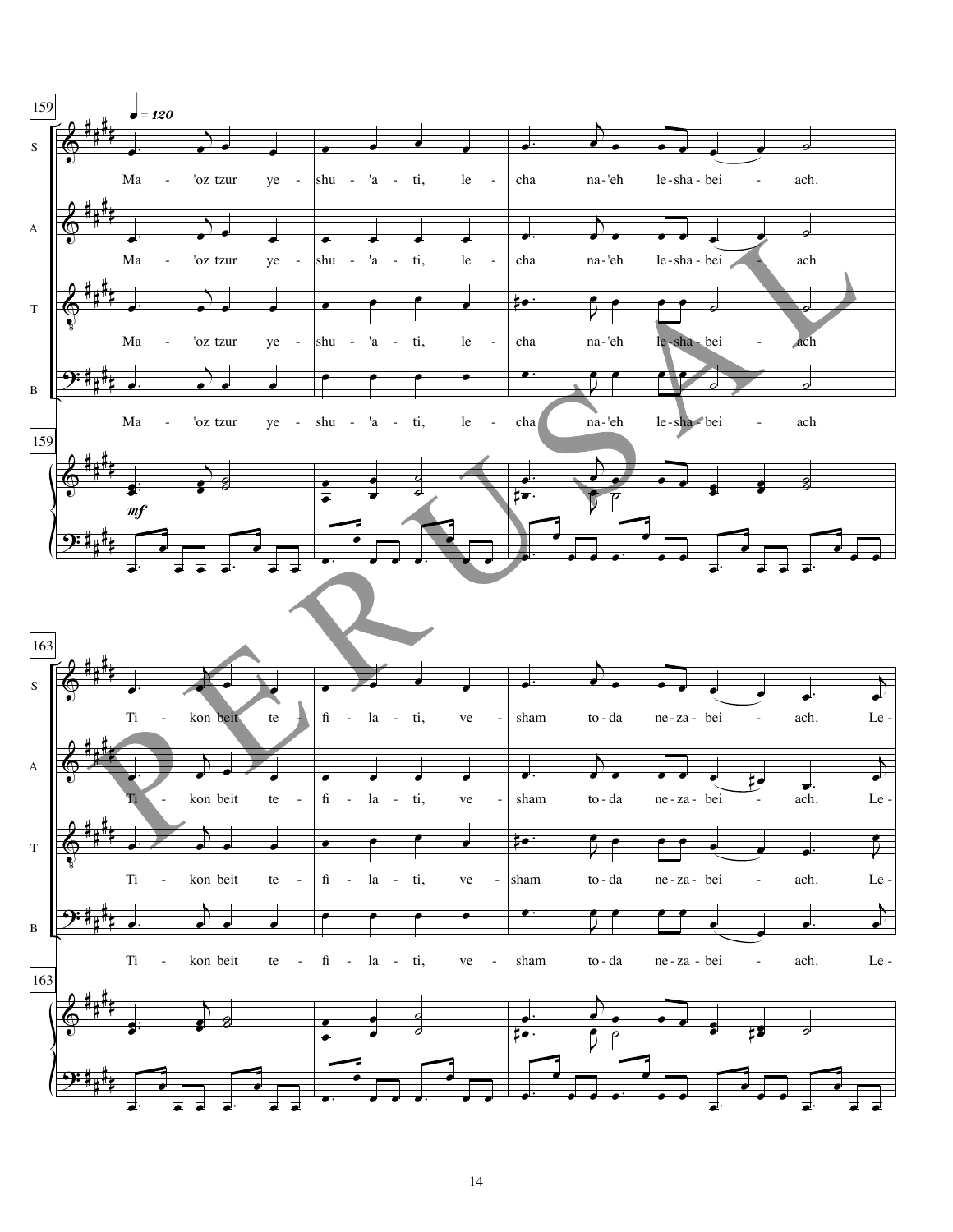![](_page_14_Figure_0.jpeg)

![](_page_14_Figure_1.jpeg)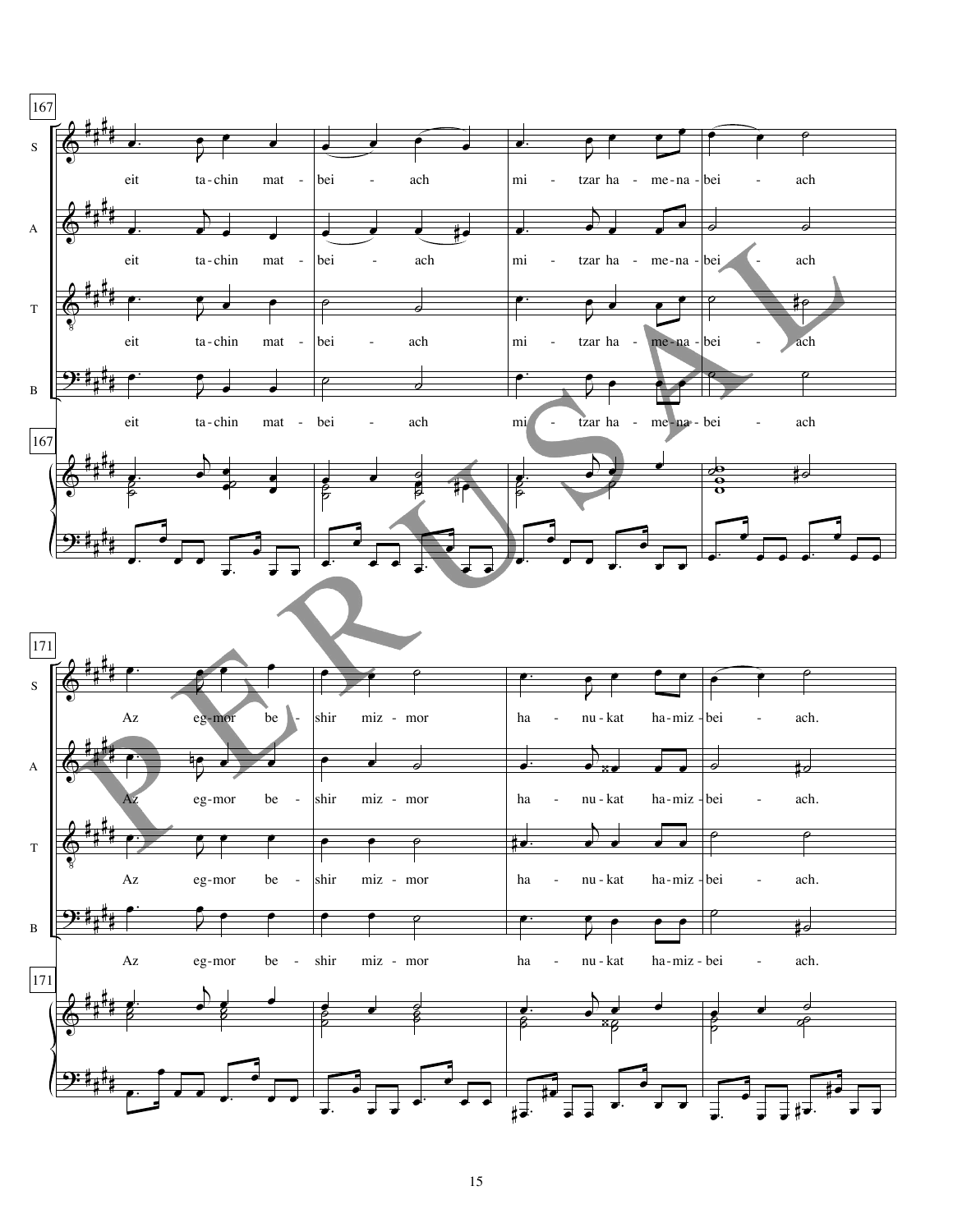![](_page_15_Figure_0.jpeg)

![](_page_15_Figure_1.jpeg)

![](_page_15_Figure_2.jpeg)

![](_page_15_Figure_3.jpeg)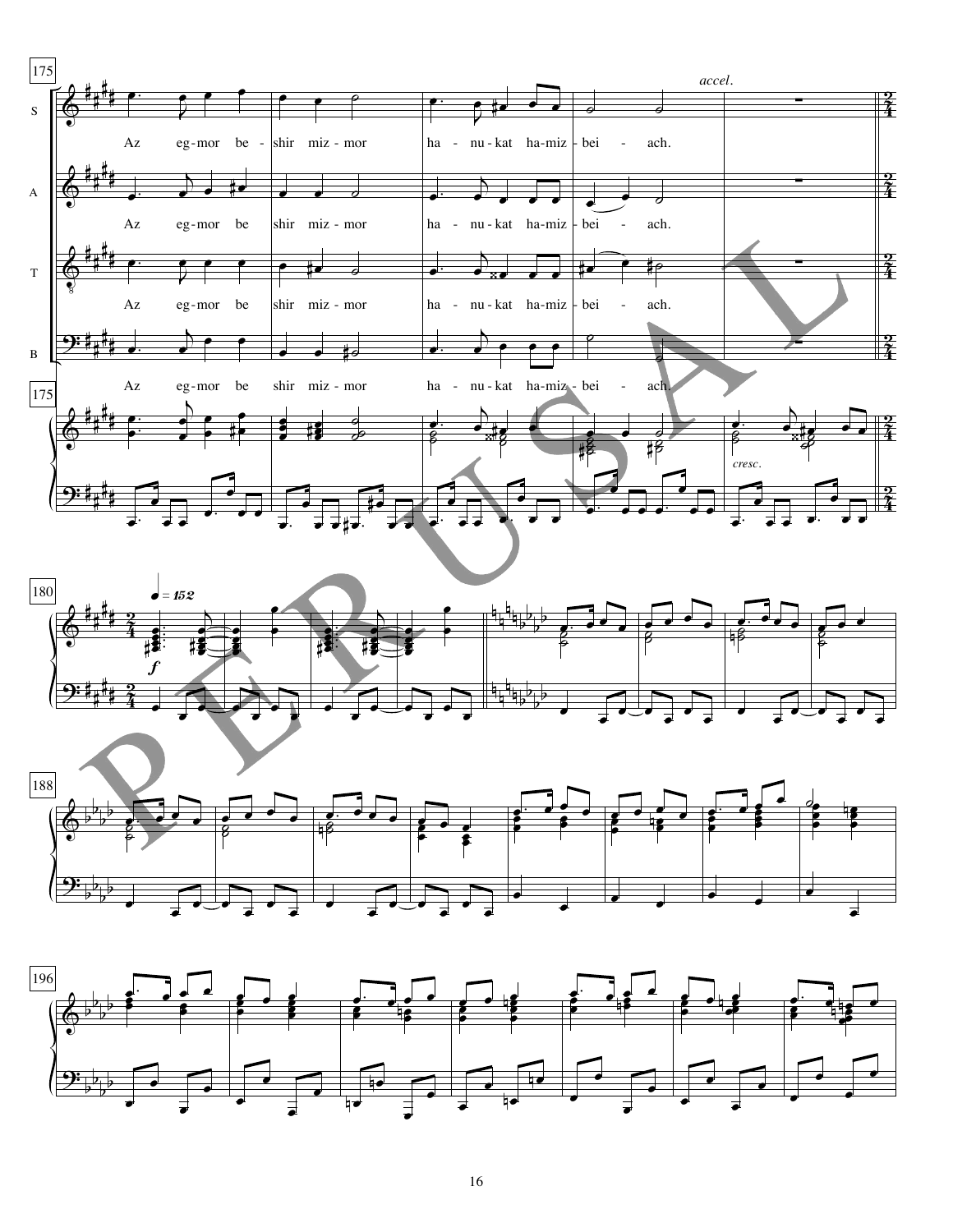![](_page_16_Figure_0.jpeg)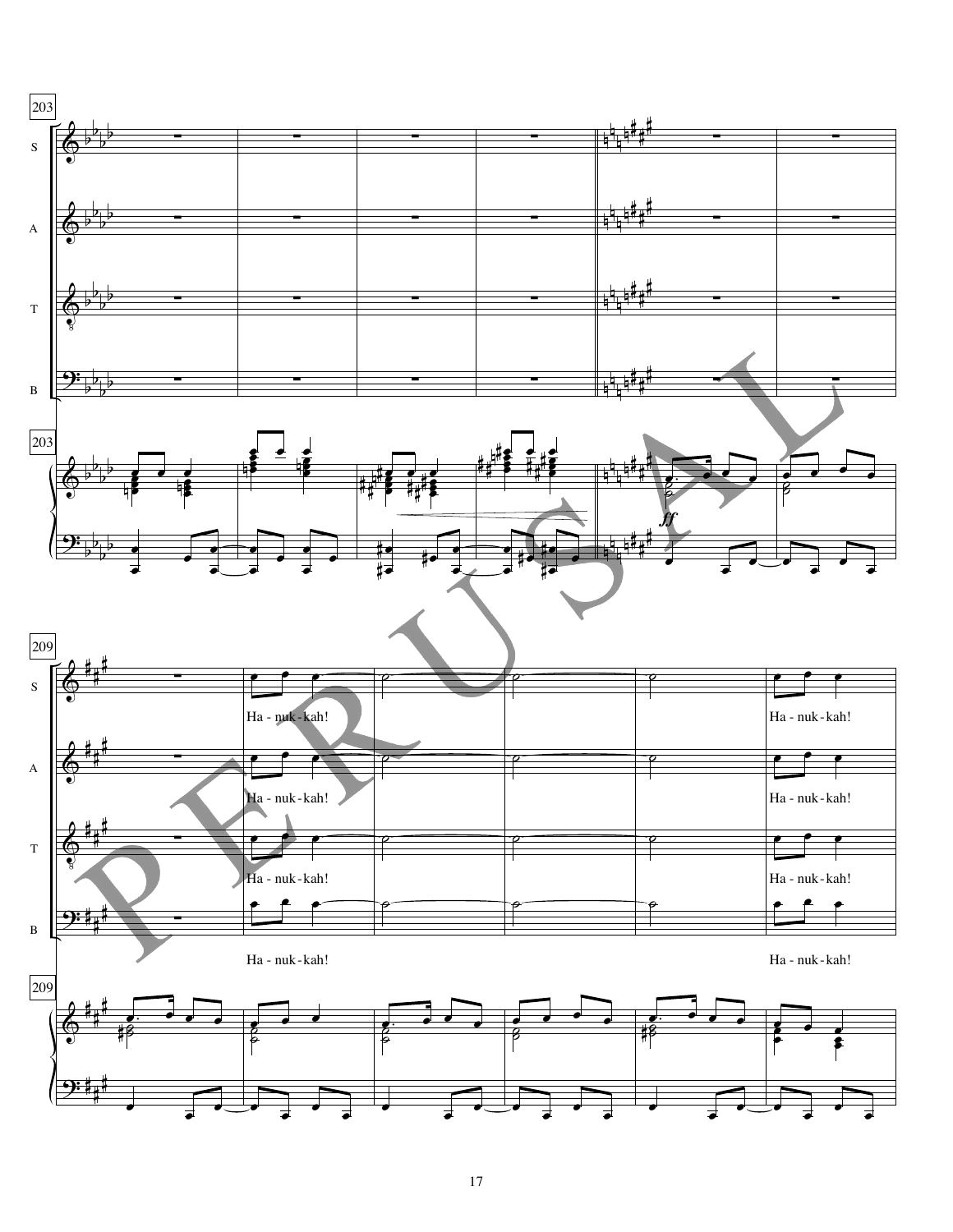![](_page_17_Figure_0.jpeg)

![](_page_17_Figure_1.jpeg)

18

œ

<sup>œ</sup> <sup>œ</sup> <sup>œ</sup>

œ

œ  $\frac{1}{e}$ 

 $\frac{1}{\cdot}$ 

œ

<sup>œ</sup> <sup>œ</sup> <sup>œ</sup>

œ

œ  $\frac{1}{\epsilon}$ .

 $\frac{1}{\epsilon}$ 

<u>9:</u>

# # #

 $\overline{\phantom{a}}$ 

 $\overline{\phantom{a}}$ 

 $\overline{\cdot}$ 

 $\frac{1}{\cdot}$ 

 $\begin{array}{c} \begin{array}{c} \bullet \\ \bullet \end{array} \end{array}$